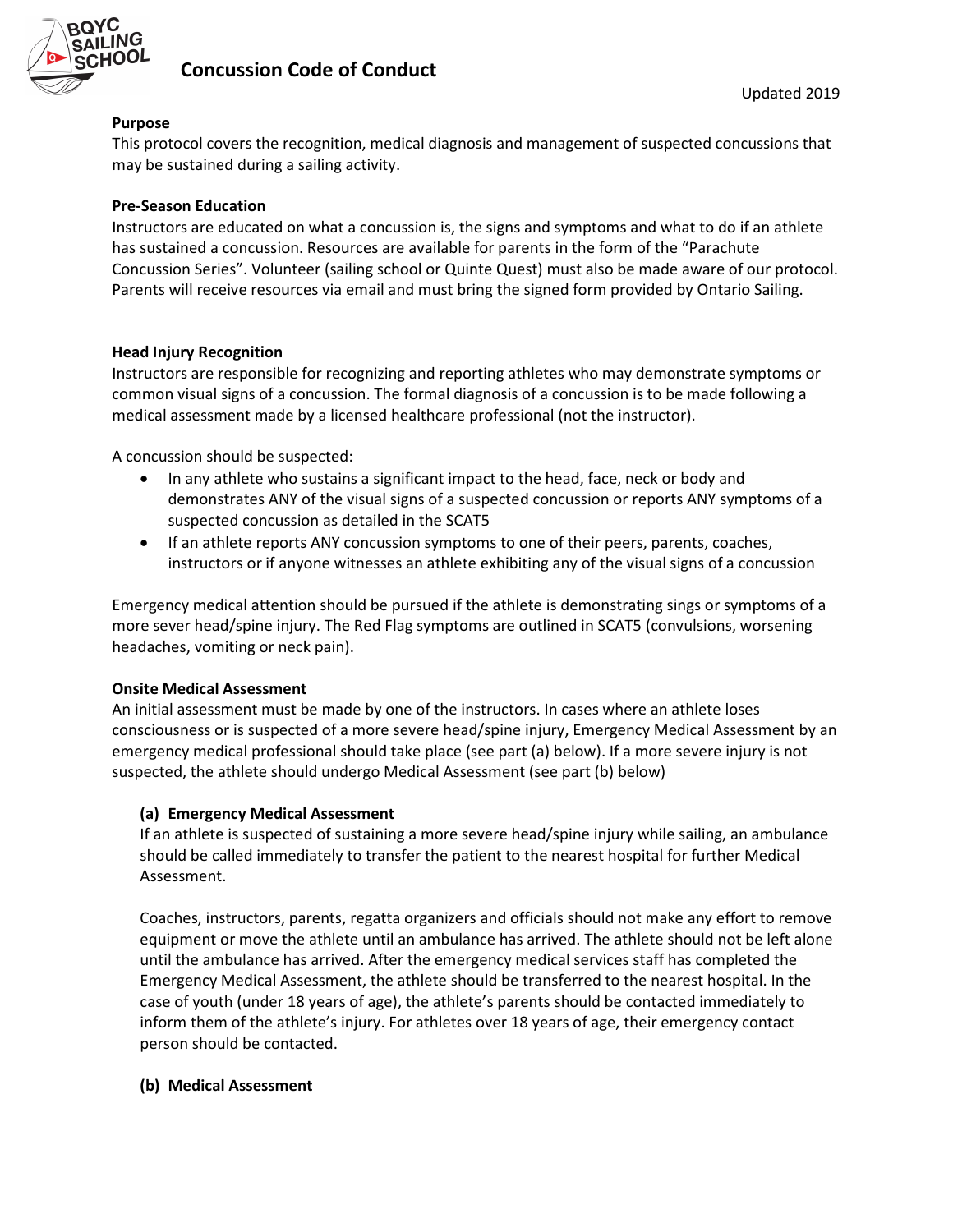

# Concussion Code of Conduct

If an athlete is suspected of sustaining a concussion and there is no concern for a more serious head or spine injury, the athlete should be immediately removed from the activity.

The athlete should be referred for medical assessment by a medical professional and must not return to sailing until receiving medical clearance. Athletes diagnosed or cleared should receive a Medical Assessment Letter.

#### Concussion Management

When an athlete has been diagnosed with a concussion it is their responsibility or the responsibility of their parent/guardian to provide the athlete's coaches with the Medical Assessment Letter. Athletes diagnosed with a concussion should be provided with education about the signs and symptoms of a concussion, the risks of returning to sport without medical clearance and recommendations regarding a gradual return to sport activities. Athletes diagnosed with a concussion are to managed according to their Return-to-Sport Strategy. Once this has been completed and are deemed to be clinically revered from their concussion, their medical professional must issue a Medical Clearance Letter.

#### Sailing-Specific Return-to-Sport Strategy

The following strategy should be used to help coaches and parents to help the athlete make a gradual return to the sport. An initial period of 24-48 hour rest is recommended before starting the Return-to-Sport Strategy. If the athlete experiences new symptoms or worsening symptoms at any stage, they should go back to the previous stage.

| <b>Stage</b>   | Aim                        | Activity                                                           | Goal of each step   |
|----------------|----------------------------|--------------------------------------------------------------------|---------------------|
| 1              | Symptom-                   | Daily activities that do not provoke symptoms                      | Gradual re-         |
|                | limiting                   |                                                                    | introduction of     |
|                | activity                   |                                                                    | work/school         |
|                |                            |                                                                    | activities          |
| $\overline{2}$ | Light aerobic<br>activity  | Activities such as walking or stationary cycling                   | Increase heart rate |
|                |                            | Athlete should be supervised by someone able to                    |                     |
|                |                            | monitor for symptoms and signs                                     |                     |
|                |                            |                                                                    |                     |
|                |                            | No resistance training or weight lifting                           |                     |
|                |                            |                                                                    |                     |
|                |                            | Duration and intensity can be gradually increased                  |                     |
|                |                            | over time if no symptoms or signs return during the                |                     |
|                |                            | exercise or the next day                                           |                     |
| 3              | Sport-specific<br>exercise | Activities such as light indoor rowing, active yoga,<br>stretching | Add movement        |
|                |                            | There should be no jarring motions such as high-                   |                     |
|                |                            | speed agility training or jumping                                  |                     |
|                |                            |                                                                    |                     |
|                |                            | No head impact activities                                          |                     |
|                |                            |                                                                    |                     |